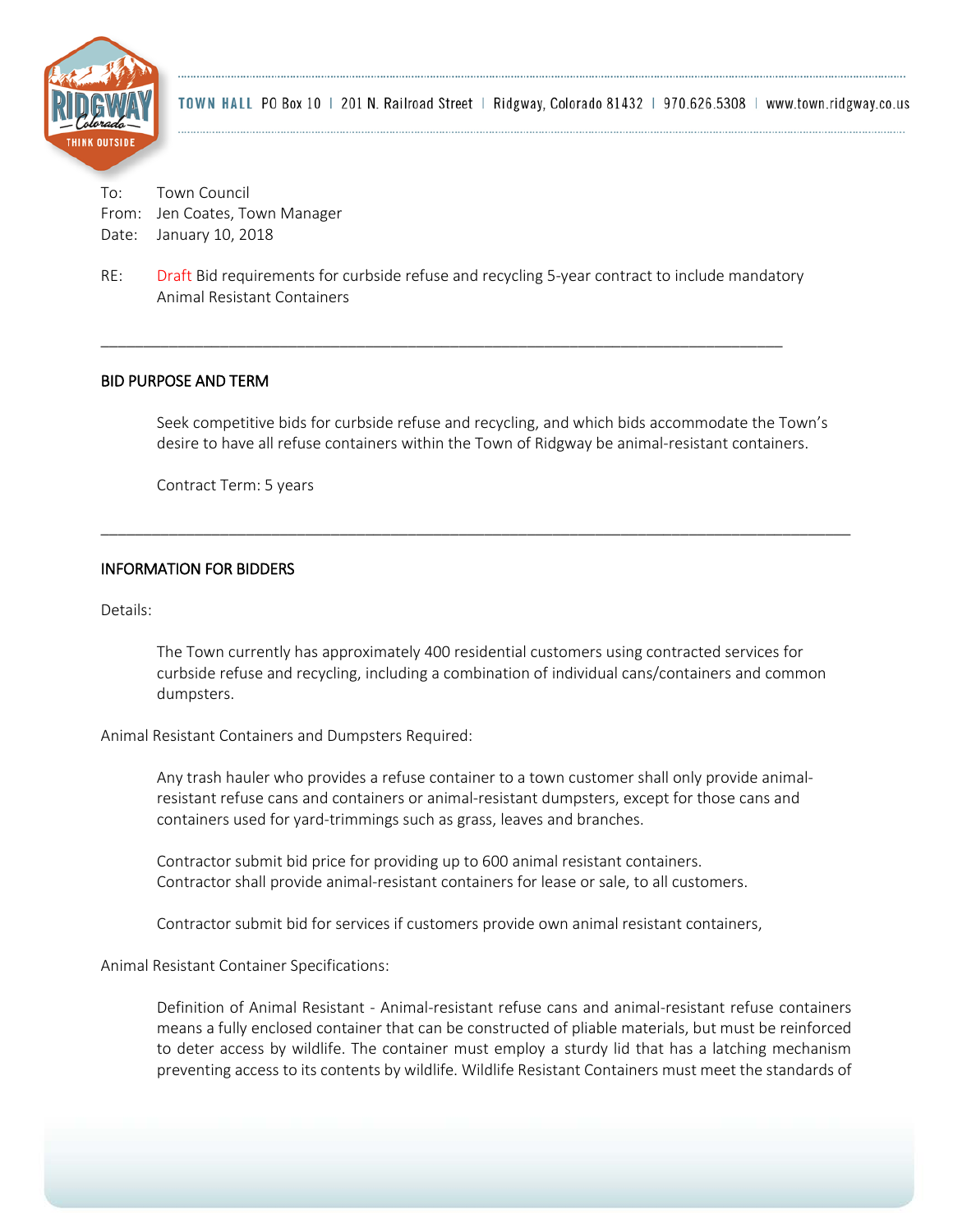

testing by the Living With Wildlife Foundation and a "passing" rating by the Interagency Grizzly Bear Committee (IGBC) as bear resistant for 60 minutes.

All common dumpsters shall be animal-resistant. Animal-resistant dumpster enclosure means an enclosed structure consisting of four (4) sides and a secure metal door or cover, which shall have a latching device of sufficient design and strength to prevent access by wildlife.

Time – Containers meeting these specifications shall be delivered to all customers by June 5, 2018.

Damaged Containers – If a container or enclosure is damaged, allowing access by wildlife, Contractor agrees to report the address to the Town of Ridgway. If container is damaged by Contractor, contractor agrees to assume the cost of replacement for the container.

# **BID SCHEDULE: Animal Resistant Poly Carts (provided by contractor)**

|                                                                             | <b>BID Amount</b> |
|-----------------------------------------------------------------------------|-------------------|
| Purchase price for Contractor provided 65-gallon animal resistant poly cart |                   |

\_\_\_\_\_\_\_\_\_\_\_\_\_\_\_\_\_\_\_\_\_\_\_\_\_\_\_\_\_\_\_\_\_\_\_\_\_\_\_\_\_\_\_\_\_\_\_\_\_\_\_\_\_\_\_\_\_\_\_\_\_\_\_\_\_\_\_\_\_\_\_\_\_\_\_\_\_\_\_\_

The contractor will provide a 65-gallon animal resistant poly cart to any customer desiring to purchase the animal resistant poly-cart, as customer's expense, meeting the specifications provided in this Request for Bids. This is a one-time purchase by customer and is not reflected in the service rate bid schedule below. Customers may purchase their own 65-gallon animal resistant poly cart, but all must meet the definition provided in this Request for Bids.

### **BID SCHEDULE: Pick up Service**

### **A. Base Monthly Charges for Weekly Curbside Service**

|                                                                                                                       | <b>BID Amount</b> |
|-----------------------------------------------------------------------------------------------------------------------|-------------------|
| Waste: Multiple Residential Units utilizing a common 1 cubic yard animal-resistant dumpster                           |                   |
| Waste: Multiple Residential Units utilizing a common 2 cubic yard animal-resistant dumpster                           |                   |
| Waste: Multiple Residential Units utilizing a common 3 cubic yard animal-resistant dumpster                           |                   |
| Waste: Each Single Family Residential Unit -1 animal-resistant poly cart or customer owned<br>cans (= to 65 gallons)  |                   |
| Waste: Each Single Family Residential Unit - 1 animal-resistant poly cart leased by Contractor<br>$(=$ to 65 gallons) |                   |
| Waste: Each Single Family Residential Unit - 1 animal-resistant poly cart lease-purchase by                           |                   |
| Contractor (= to 65 gallons)                                                                                          |                   |
| Recycling: Each Single Family Residential Unit - 18-gallon bin, weekly service                                        |                   |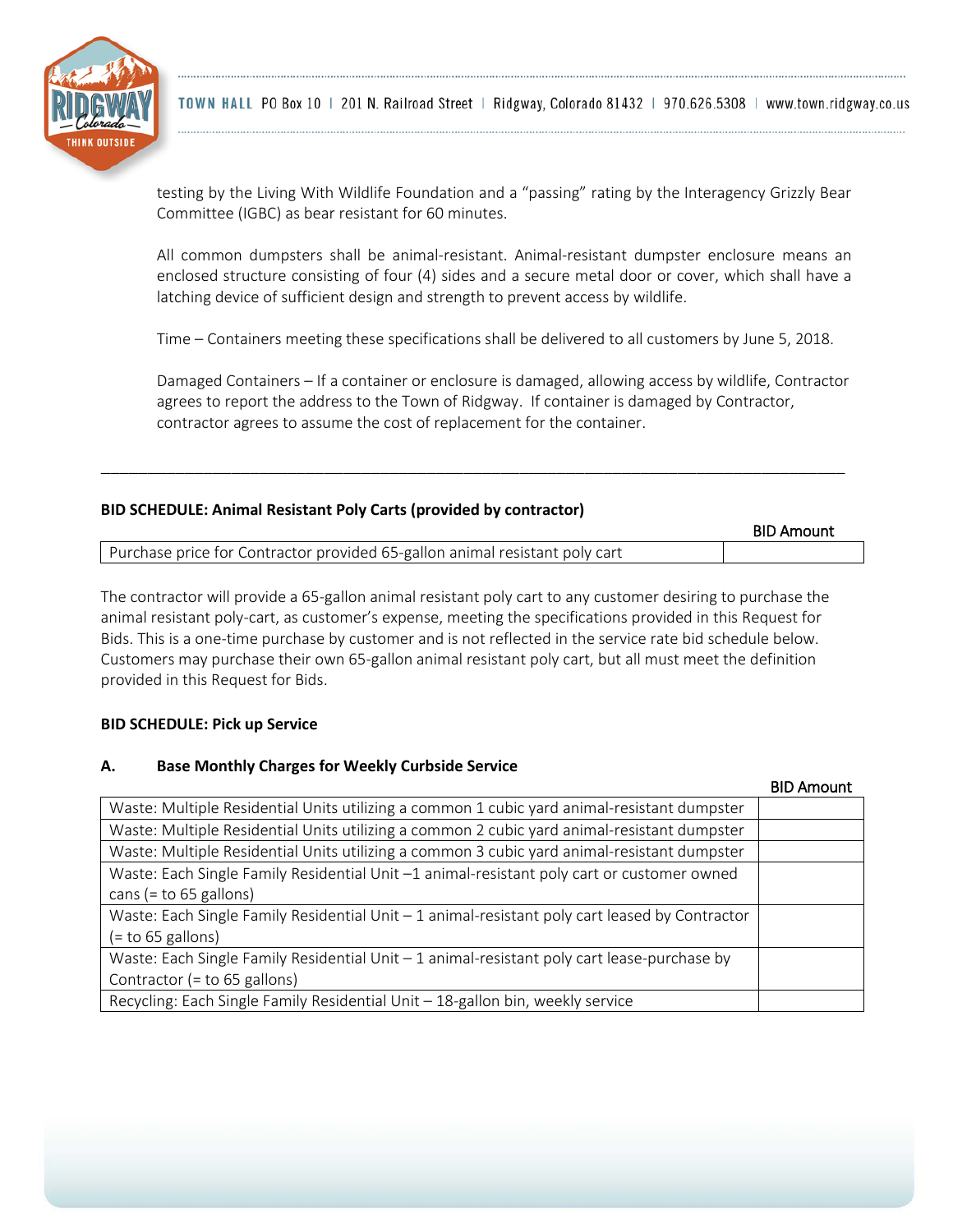

# B. Extra Service Charges

. . . . . . . . . . .

|                                                                            | <b>BID Amount</b> |
|----------------------------------------------------------------------------|-------------------|
| Extra trash - loose pickup per cubic yard (1/2 yd minimum)                 |                   |
| Extra Poly Cart 1 time a week with regular service                         |                   |
| Extra 65 gallon container with regular service                             |                   |
| Lease rate for Contractor provided 65 gallon animal resistant poly cart    |                   |
| Purchase rate for Contractor provided 65 gallon animal resistant poly cart |                   |
|                                                                            |                   |

# C. Town Services

|                                                          | <b>BID Amount</b> |
|----------------------------------------------------------|-------------------|
| Spring Clean-up 4, 30-cubic yard containers              | <b>INCLUDED</b>   |
| Town Public Works 2, 3-cubic yard containers 1 time/week | <b>INCLUDED</b>   |
| Town Office and Park Recycle                             | <b>INCLUDED</b>   |
| Downtown Business District Recycle                       | <b>INCLUDED</b>   |

### D. Bulk Item Pickup

|                         | <b>BID Amount</b> |
|-------------------------|-------------------|
| Stove                   |                   |
| Chair                   |                   |
| Couch                   |                   |
| Mattress/Box Springs    |                   |
| Dishwasher/Washer/Dryer |                   |
| TV/ Microwave           |                   |
| Water Heater            |                   |
| Refrigerator, Untagged  |                   |
| Refrigerator, Tagged    |                   |

# E. Special Recycle Pickup

|                                                      | <b>BID Amount</b> |
|------------------------------------------------------|-------------------|
| Speakers                                             |                   |
| Television and monitors $-19''$                      |                   |
| Television $19 - 32''$                               |                   |
| Television $19 - 32$ " with wooden console           |                   |
| Television 32"                                       |                   |
| Television 32" with wooden console                   |                   |
| Desktop printers, faxes, copiers, scanners           |                   |
| Whole CPU's, towers, laptops, battery backups        |                   |
| Consumer electronics (stereos, VCR, DVD player)      |                   |
| Small electronics (camera, ipod, router, cellphones) |                   |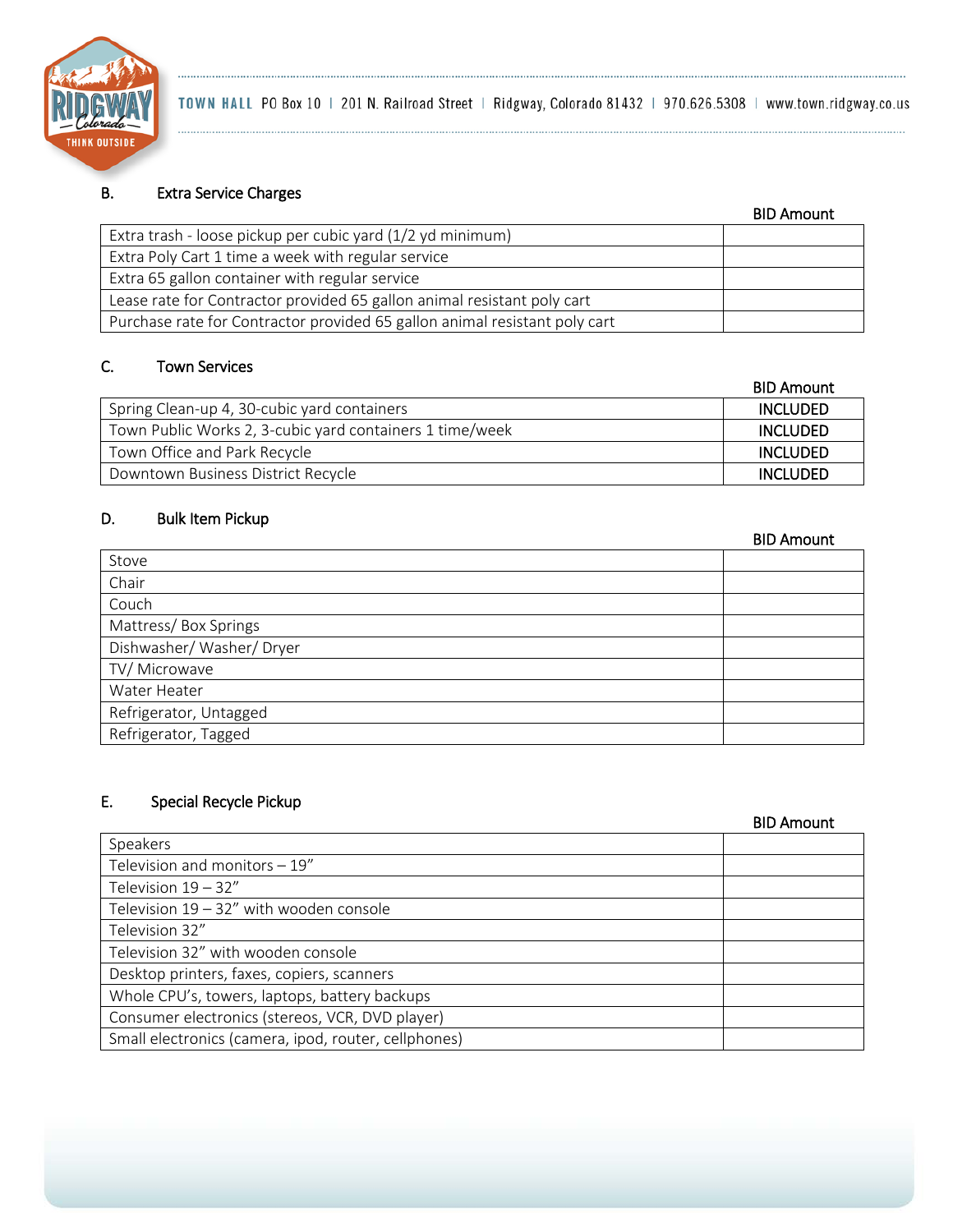

## F. Other Items not otherwise listed in bid schedule

|                            | <b>BID Amount</b> |
|----------------------------|-------------------|
|                            |                   |
|                            |                   |
|                            |                   |
|                            |                   |
|                            |                   |
| Tinning Eee Surcharge<br>G |                   |

### ipping Fee Surcharge

|                                       | <b>BID</b>               |
|---------------------------------------|--------------------------|
| Current Rate for Landfill Tipping Fee | per compacted cubic yard |

The rates in this bid may be increased due to landfill tipping fee increases above the current rate provided here Contractor will provide the Town with documentary evidence of the tipping fee rate change and other information as necessary to calculate the changes in the above fees appropriate to pay for the increase in tipping fees. Such information must be adequate to determine what percentage of costs are represented by tipping fees.

# H. Fuel Surcharge

|                            | <b>BID</b> |
|----------------------------|------------|
| Fuel Surcharge Calculation |            |

Contractor will provide the Town with documentary evidence of the cost of fuel to provide for quarterly adjustments of the rates. Contractor will submit such information by the last day of each quarter if it wants any surcharge to be included on the next quarter's bill.

\_\_\_\_\_\_\_\_\_\_\_\_\_\_\_\_\_\_\_\_\_\_\_\_\_\_\_\_\_\_\_\_\_\_\_\_\_\_\_\_\_\_\_\_\_\_\_\_\_\_\_\_\_\_\_\_\_\_\_\_\_\_\_\_\_\_\_\_\_\_\_\_\_\_\_\_\_\_\_\_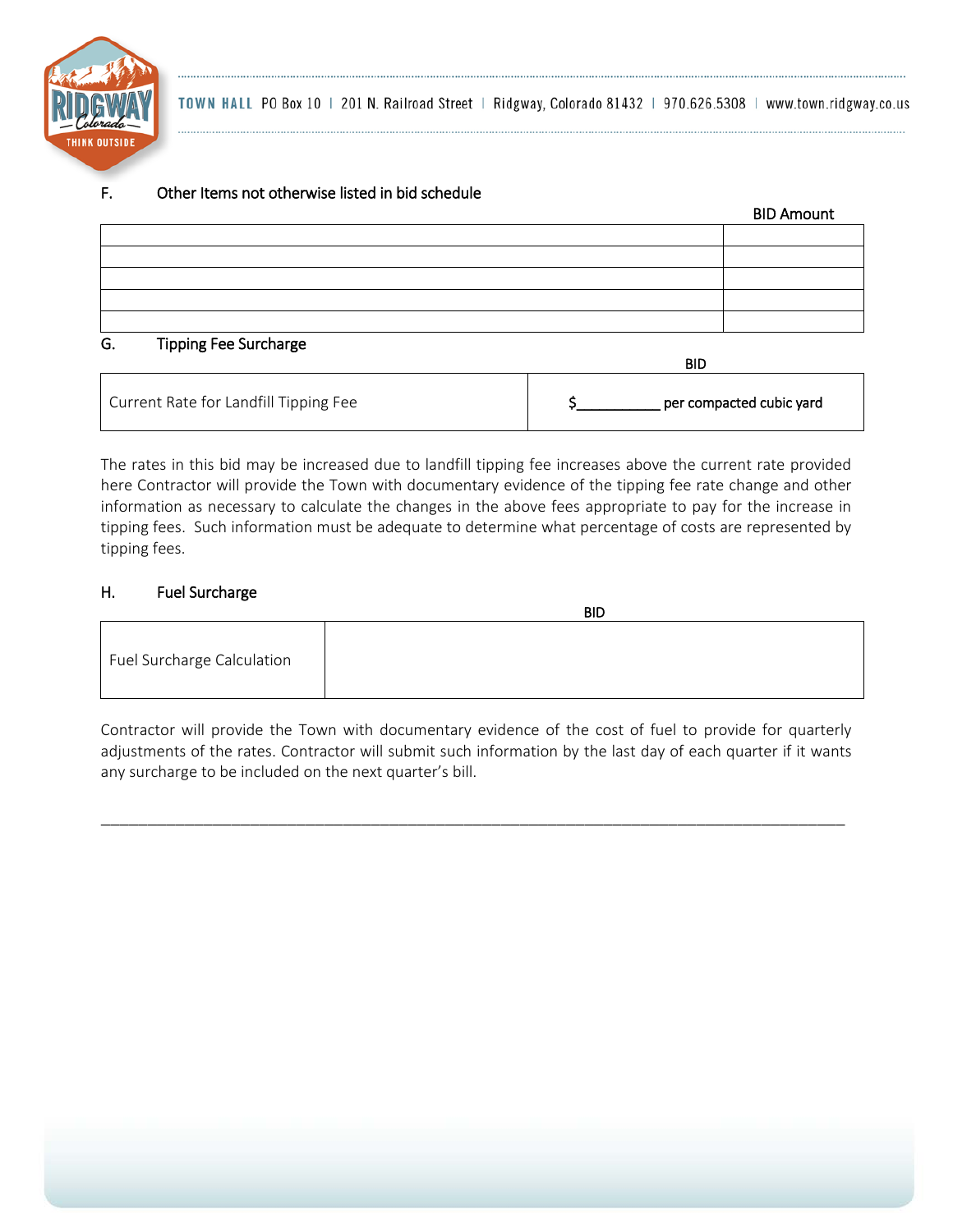

RECYCLABLES – Bidders shall agree to the following minimum recycling for the term of the agreement:

### MINIMUM ALLOWED RECYCLABLES:

Aluminum Cans, steel cans

Plastics #1- #6: milk jugs, pop bottles, detergent bottles

Tin Cans #10: domestic size canned goods, coffee cans

Glass (All Colors): beer, pop, wine bottles

Newsprint, phone books

White Office Paper: envelopes

Glossy Print: catalogs, magazines, junk mail

Pressboard/ Paperboard: cookie boxes, cracker boxes, cereal boxes, pasta boxes

Corrugated Cardboard: brown paper grocery sacks; limited to 5 medium sized boxes per pickup – broken down and placed under bin

NOT ALLOWED (Contractor will endeavor to allow as market becomes available):

Pie tins, Aluminum Foil

#7 plastics, plastic sacks or trash bags

Paint cans, large commercial cans

Window panes, candle jars, windshields, wine glasses, drinking glasses

Books

Colored construction paper

Plastic credit cards

Boxes coated in wax (remove plastic bag from inside any boxes)

### As Bidder for these services, I agree to the above recycling schedule \_

Bidder Signature